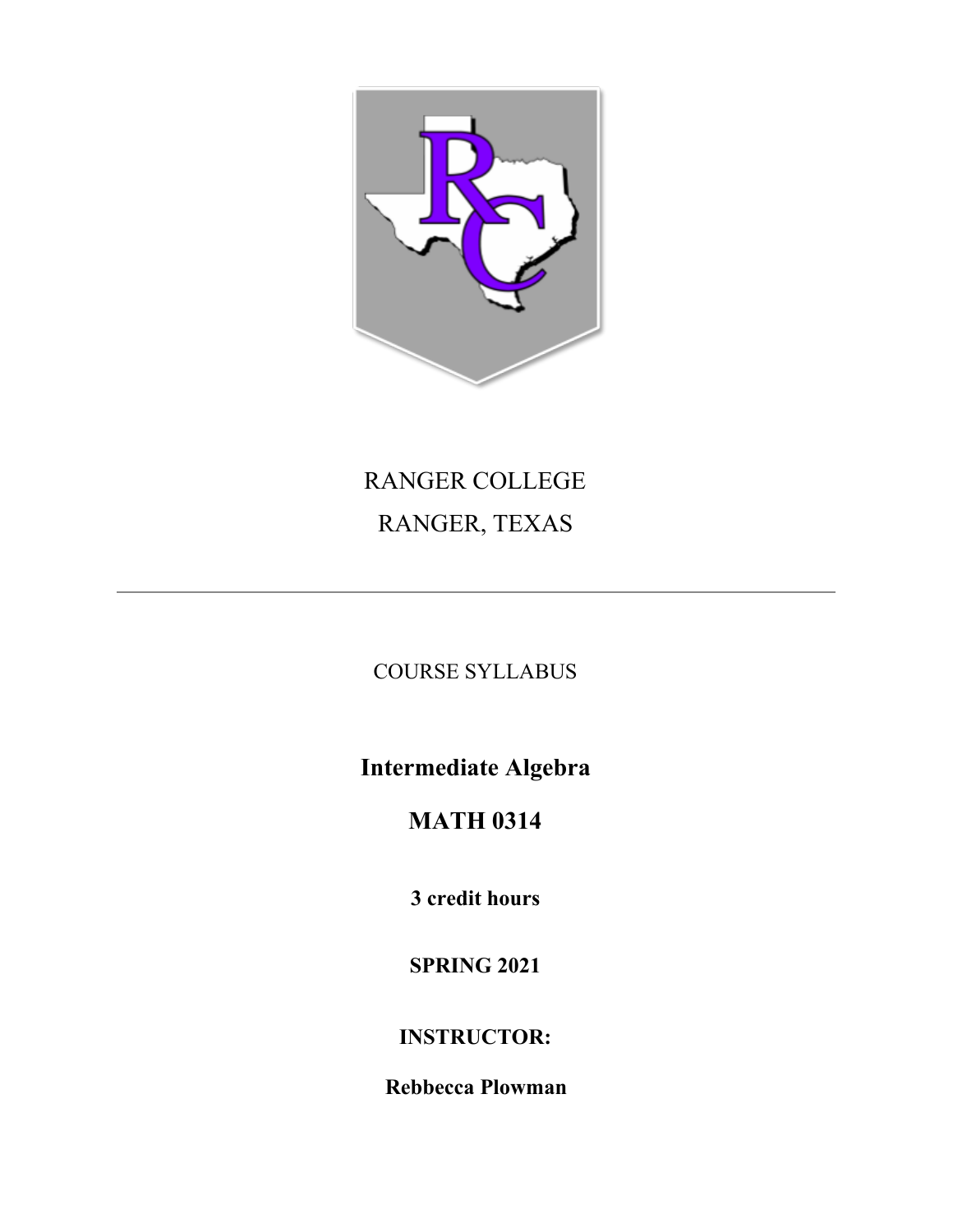| <b>INSTRUCTOR:</b> | Rebbecca Plowman                                               |                                         |  |  |
|--------------------|----------------------------------------------------------------|-----------------------------------------|--|--|
| EMAIL:             | $r$ plowman $@r$ angercollege.edu                              |                                         |  |  |
| OFFICE:            |                                                                | Ranger: Office 6 Erath: Faculty Offices |  |  |
| PHONE:             | Cell Phone 254-595-2008                                        |                                         |  |  |
| HOURS:             | M: Erath Office 8:30am-10:30am<br>T: Ranger Office 9am-10:45am |                                         |  |  |
|                    |                                                                |                                         |  |  |
|                    |                                                                | W: Ranger Office 9am-10:30am            |  |  |
|                    | R: Ranger Office 9am-10:45am                                   |                                         |  |  |

## **I. Texas Core Curriculum Statement of Purpose**

The purpose of Developmental Mathematics is to help students improve basic mathematics skills. The aim of Developmental Mathematics is to prepare students, so that they can be successful in academic courses at the c college level to meet the requirements of the Texas Success Initiative. Based on holistic placement, using diverse data for developmental studies placement, a student is placed in MATH 0342, MATH 0314, or NCBM (course-pairing). A student placed in developmental mathematics coursework is able to advance, either to an advanced level or out of developmental mathematics, by passing the TSI Math assessment or achieving a 70% or better in his/her respective MATH coursework.

# **II. Course Description**

0314 – Intermediate Algebra (3-1) 3201045219 Reviewing of factoring and special structures. Functions and equations as followings: rational, radical, root, and quadratics. Sustems of linear equations and inequalities in two and three variables. Non-linear inequalities. Credit 3 semester hours. In order to move beyond developmental mathematics (0314) and into first college-level mathematics coursework, a student must achieve a 70% or better in class, with the mid-term exam accounting for 25% of the overall grade, OR successfully pass the TSI Math assessment. Failure to obtain either academic stipulation will result in repeating 0314.

### **III. Required Background or Prerequisite**

The student has scored between a 340 and 349 on the TSI or has not

taken the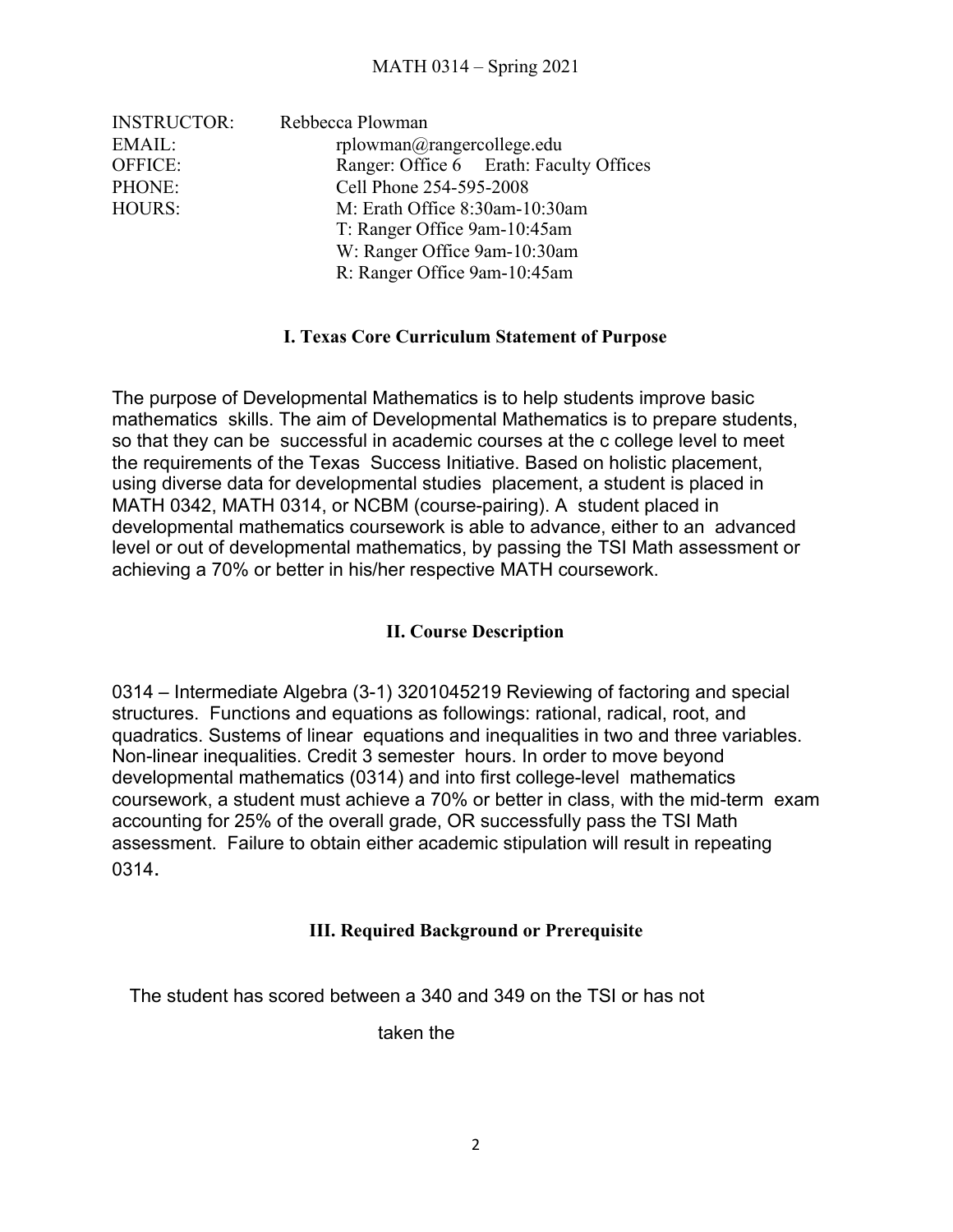# **IV. Required Textbook and Course Materials**

∙ Access to Blackboard

- ∙ Lumen OHM login and access to coursework
- ∙ Handheld calculator (TI-83, 84, or Nspire are recommended).

∙ Notes printed from Blackboard

# **V. Course Purpose**

Courses in Mathematics focus on quantitative literacy in logic, patterns, and relationships. Courses involve the understanding of key mathematical concepts and the application of appropriate quantitative tools to everyday experience. At the completion of this course, the student should be prepared to succeed in College Algebra.

# **VI. Learning Outcomes**

Upon successful completion of this course, students will:

- 1. Use appropriate symbolic notation and vocabulary to communicate, interpret, and explain mathematical concepts.
- 2. Define, represent, and perform operations on real numbers, applying numeric reasoning to investigate and describe quantitative relationships and solve real world problems in a variety of contexts.
- 3. Use algebraic reasoning to solve problems that require ratios, rates, percentages, and proportions in a variety of contexts using multiple representations.
- 4. Apply algebraic reasoning to manipulate expressions and equations to solve real world problems.

5. Use graphs, tables, and technology to analyze, interpret, and compare data sets. 6. Construct and use mathematical models in verbal, algebraic, graphical, and tabular form to solve problems from a variety of contexts and to make predictions and decisions.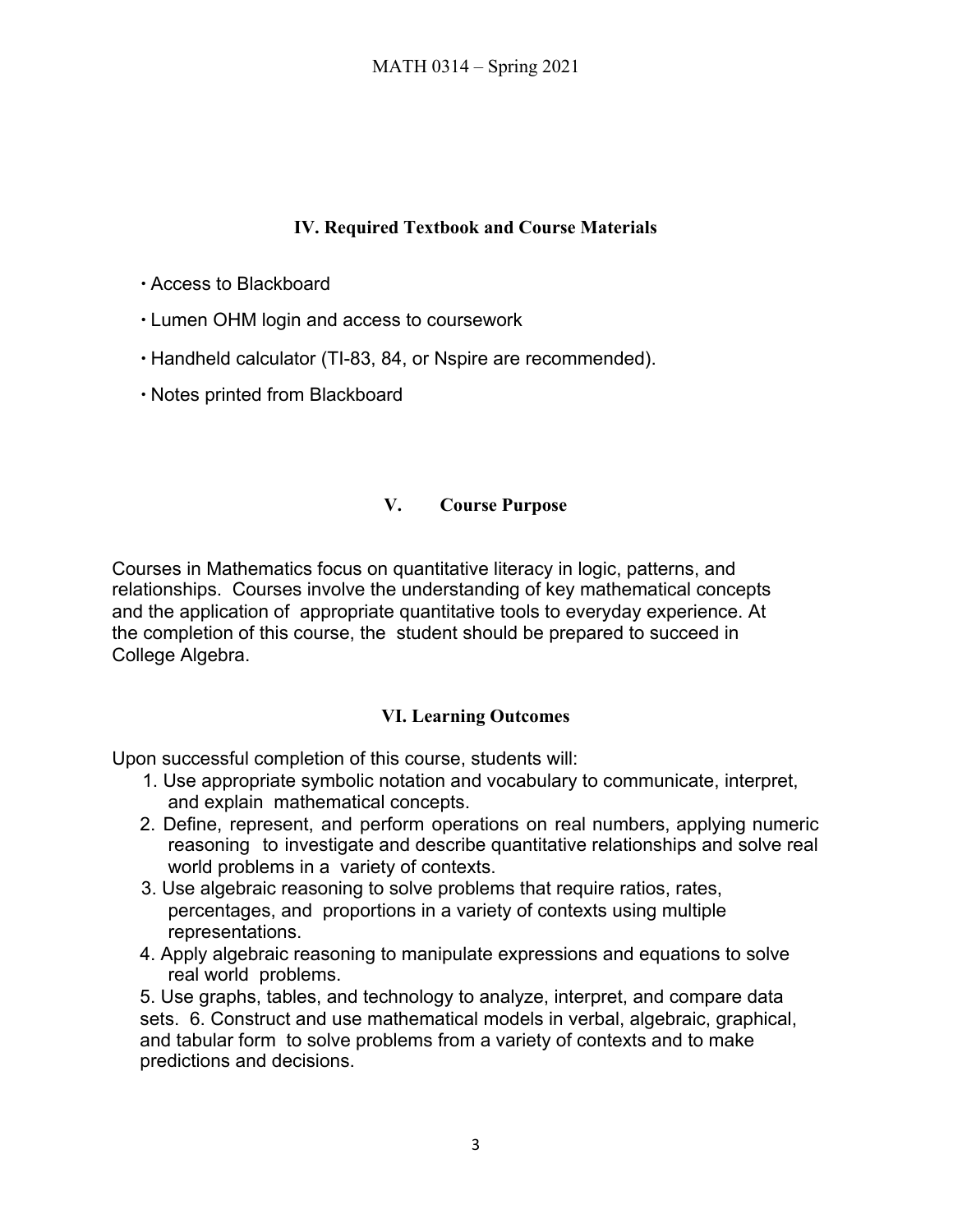**Student Learning Outcomes and Learning Objectives as defined by Ranger College:** At the end of the semester the student will bet able to demonstrate the abilities to work with: 1

- 1. Polynomial Expressions: Perform algebraic operations, factor, and solve polynomial equations and inequalities.
- 2. Rational Expressions: Simplify, perform algebraic operations, and solve rational equations and inequalities.
- 3. Radical Expressions: Simplify, perform algebraic operations, and solve radical equations and inequalities.

4. Systems of Equations: Solve problems involving systems of equations and inequalities. 5. Word Problems and Applications: Students effectively model verbal information with algebraic equations and inequalities and interpret the solutions.

# **VII. Core Objectives**

This course meets the following of the six Core Objectives established by Texas:

[FOR CORE CLASSES: Check all of the **required** core objectives for the course, as shown on the Table of Foundational Component Areas (provided separately). If you choose to check any **optional** core objectives, be sure to justify this elsewhere in the syllabus by indicating the nature of the coursework that addresses these optional objectives. Regarding this, see the note in Section IX, Methods of Assessment, below.]

FOR ELECTIVE CLASSES: Check any of the core objectives that will be met by the course. Be sure to justify these choices elsewhere in the syllabus by indicating the nature of the coursework that addresses these objectives. Regarding this, see the note in Section IX, Methods of Assessment, below.]

- X **Critical Thinking Skills (CT)** Creative thinking, innovation, inquiry, and analysis; evaluation and synthesis of information
- X **Communication Skills (COM)** effective development, interpretation and expression of ideas through written, oral, and visual communication
- X **Empirical and Quantitative Skills (EQS)** The manipulation and analysis of numerical data or observable facts resulting in informed conclusions
- X **Teamwork (TW)** The ability to consider different points of view and to work effectively with others to support a shared purpose or goal
- $\Box$  **Social Responsibility (SR)** Intercultural competence, knowledge of civic responsibility, and the ability to engage effectively in regional, national, and global communities
- $\Box$  **Personal Responsibility (PR)** The ability to connect choices, actions, and consequences to ethical decision-making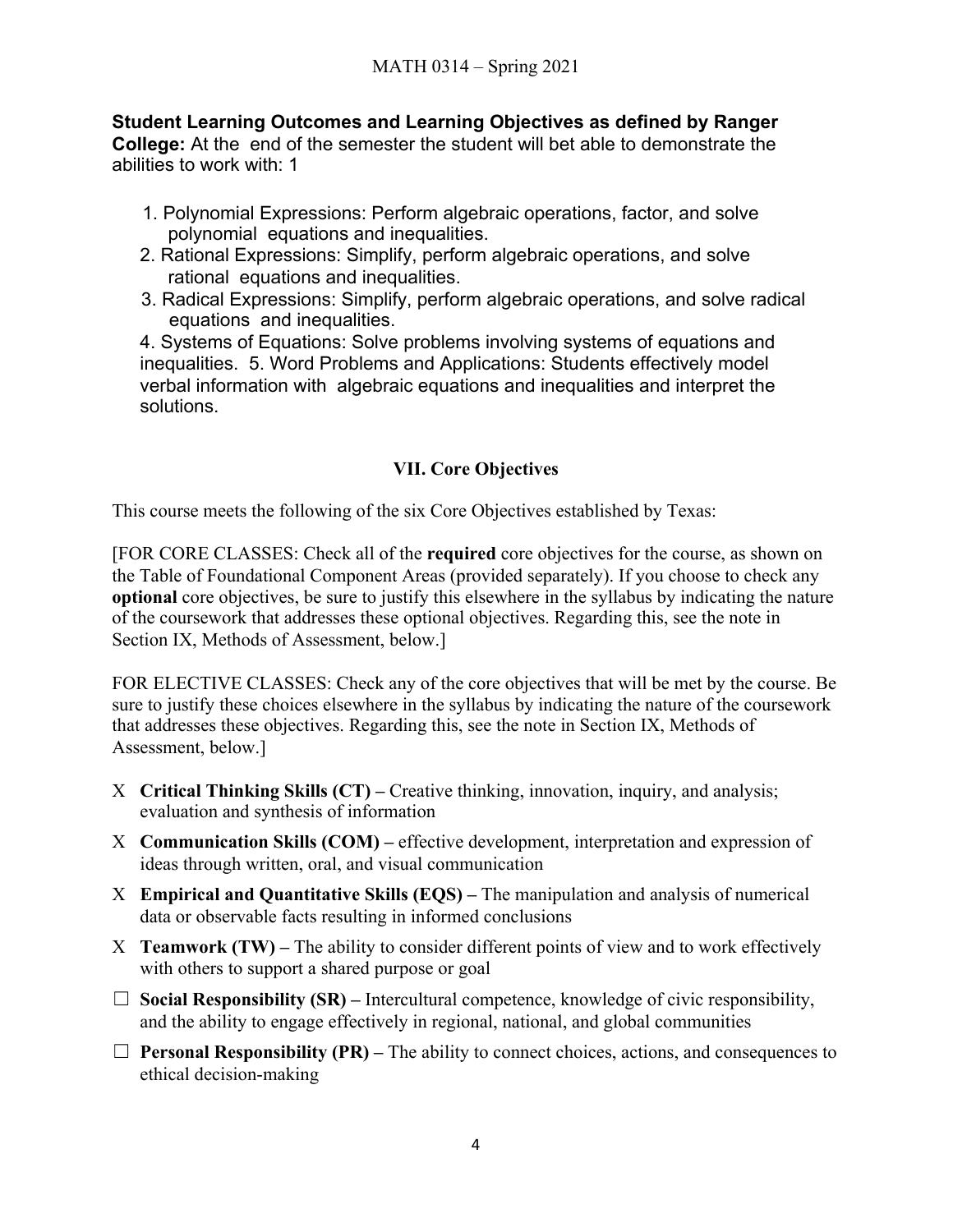# **VIII. Methods of Instruction**

The instructional delivery of this class may be face-to-face, online, or hybrid. Students may be expected to watch instructional videos outside class, attend Zoom class sessions, work in groups via Zoom, or attend regular class in person. Students are also expected to complete assignments online through Blackboard and Lumen OHM.

In order to be successful in Intermediate Algebra, a student must achieve a 70% OR successfully pass the TSI Math assessment. Failure to obtain either academic stipulation will result in repeating the course**.**

- **● Attendance and Participation: 10%** (CT, COM, EQS, TW, PR) You will be expected to attend class everyday, either face to face or on Zoom. You will also be asked to participate in class. Participation will include answering questions, in class work, and potential group work.
- **● Homework: 40%** (CT, COM, EQS, PR) The homework will be on Lumen Ohm. You can access the homework through Blackboard.
- **● Unit Test: 25%** (CT, COM, EQS, PR) There will be 5 or 6 unit tests. This will also be available on Lumen. If possible, we will take these tests in class. If we go online, you will take them outside of class and they will be timed. You will need to bring a laptop to class to take the tests. If this is a problem, let me know.

**● Final Exam: 25%** (CT, COM, EQS, PR) This exam will be given at the end of the semester and cover all material covered in the course. You will need to bring a laptop to class to take the exam. If this is a problem, let me know.

Grading scale:  $A = 90-100\%$   $B = 80-89$   $C = 70-79$   $D = 60-69$   $F = Below 60$ 

**X. Course/Classroom Policies**

| <b>Week</b>       | <b>Tuesday</b>              | <b>Thursday</b>          |
|-------------------|-----------------------------|--------------------------|
| Week 1            | First day info              | <b>Domain and Range</b>  |
| January 19 and 21 | <b>Student contact info</b> | <b>Interval Notation</b> |
|                   |                             | <b>Parent Functions</b>  |
| Week 2            | <b>Function Notation</b>    | <b>Writing Equations</b> |
| January 26 and 28 |                             | of Lines                 |

# **XI. Course Outline/Schedule**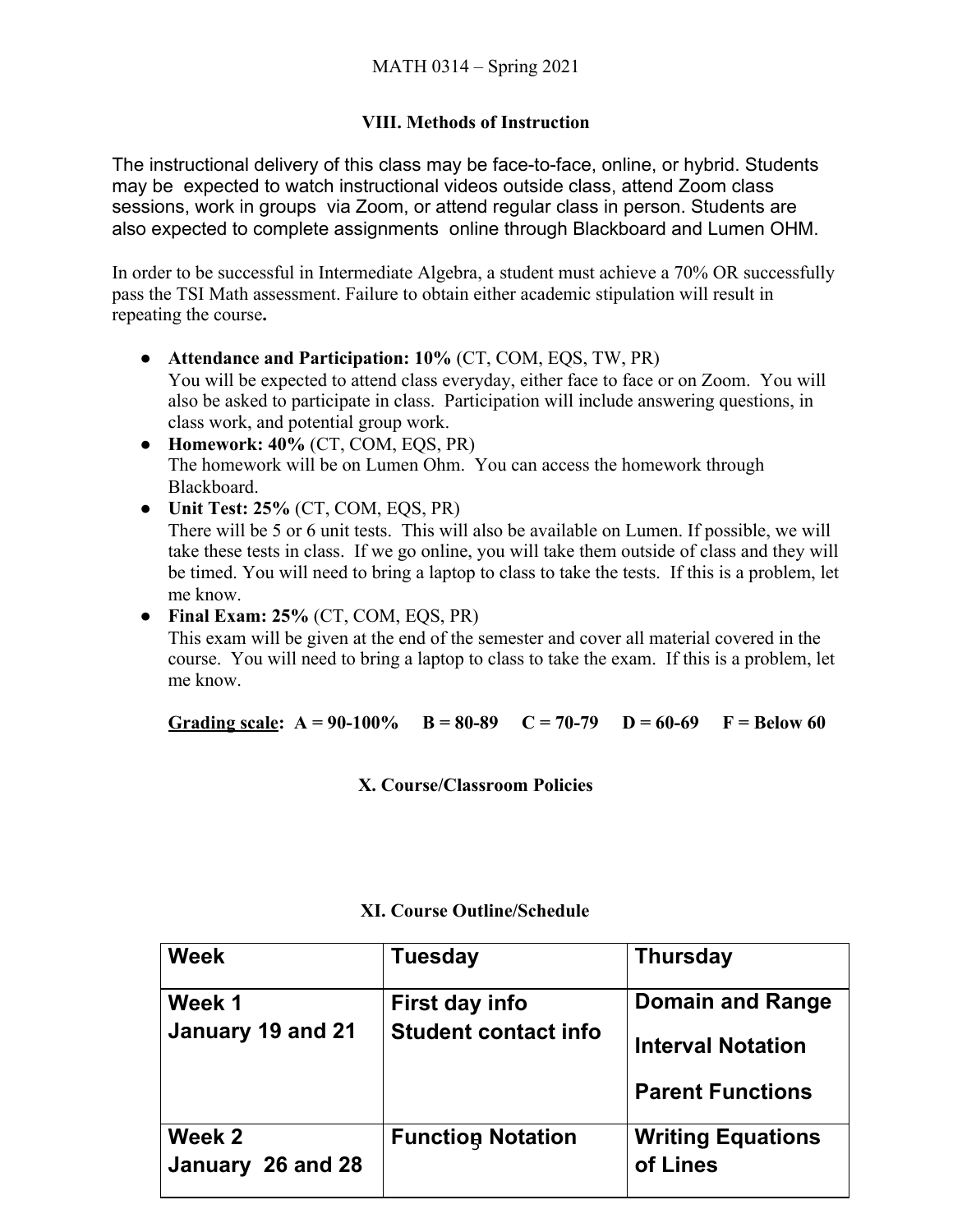|                                   | <b>Evaluating Functions</b>                 |                                                                   |
|-----------------------------------|---------------------------------------------|-------------------------------------------------------------------|
| Week 3<br><b>February 2 and 4</b> | <b>Functions Unit Test</b>                  | <b>Solving and</b><br>Graphing<br>Compound<br><b>Inequalities</b> |
| Week 4                            | <b>Systems of</b>                           | <b>Systems of</b>                                                 |
| <b>February 9 and 11</b>          | <b>Equations:</b>                           | <b>Equations:</b>                                                 |
|                                   | <b>Substitutions</b>                        | <b>Elimination</b>                                                |
| Week 5                            | <b>Linear Functions Unit</b>                | Graphing                                                          |
| February 16 and 18                | <b>Test</b>                                 | <b>Quadratics</b>                                                 |
|                                   |                                             | <b>Factoring</b><br><b>Quadratics</b>                             |
| Week 6                            | <b>Continue Factoring</b>                   | <b>Solving Quadratics</b>                                         |
| February 23 and 25                | <b>Solving Quadratics</b><br>with Factoring | with the Quadratic<br><b>Formula</b>                              |
| Week 7                            | <b>Review and Caught</b>                    | <b>Quadratics Unit</b>                                            |
| March 2 and 4                     | Up                                          | <b>Test</b>                                                       |
| Week 8<br>March 9 and 11          | <b>Spring</b>                               | <b>Break</b>                                                      |
| Week 9                            | <b>Basics of</b>                            | <b>Finding Zero of</b>                                            |
| March 16 and 18                   | <b>Polynomials</b>                          | <b>Polynomials</b>                                                |
| Week 10                           | Graphing                                    | <b>Simplifying</b>                                                |
| March 23 and 25                   | <b>Polynomials</b>                          | <b>Rational</b>                                                   |
|                                   |                                             | <b>Expressions</b>                                                |